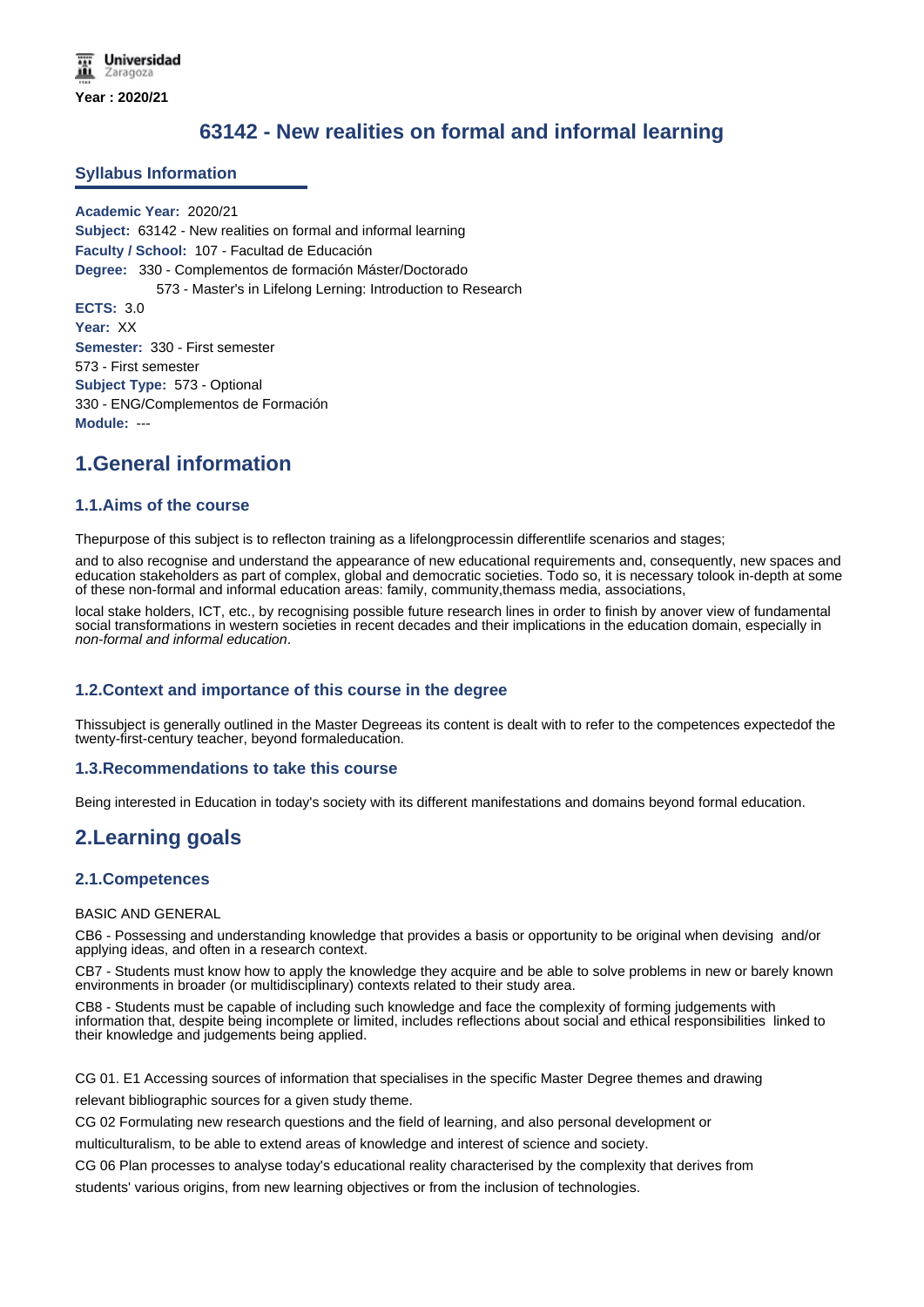CG 11 Analyse the changes included in the education system as a result of new learning requirements, with new objectives, new ways of learning, with new technologies and with the need to encourage equality between men and women, as well as democratic values, the peace culture and to respect individual differences.

CG 12 Understand the need to lay the foundations to include new technologies from the psychopedagogic perspective as a response to the information and knowledge society.

CG 13 Identify the effects that the decisions made by education stakeholders have on the different elements **TRANSVERSAL** 

Instrumental competences:

- Organisational and planning capacity

- Analysis and synthesis capacity
- Information management capacity
- Systemic competences:
- Creativity
- Adapting to new situations
- Autonomic learning
- Motivated by quality
- Personal competences:
- Ethical commitment
- Critical reasoning

#### SPECIFIC

- Knowing and analysing some of the basic traits of today's societies and their educational implications, especially as regards the role played by traditional socialisation and education stakeholders

- Reflecting on the new family role as an informal education stakeholder in line with some fundamental changes in the socio-economic and cultural organisation of our societies

- Knowing the area in which the non-formal education institutions of the community act and the nearby area
- Analysing some intervention, innovation and good practices projects in non-formal education in the nearby area.
- Identifying the role that the mass media play as training factors.

### **2.2.Learning goals**

? Reflect on training as a lifelong process in different life scenarios and stages

? Have an overview of fundamental social transformations in western societies in recent decades and their implications in the education domain, especially in non-formal and informal education.

? Recognise and understand the appearance of new educational requirements and, consequently, new

spaces and education stakeholders as part of complex, global and democratic societies.

? By way of example, look in-depth at some of these non-formal and informal education areas: family, community, the mass media, associations, local stakeholders, ICT, etc., by recognising possible future research lines.

### **2.3.Importance of learning goals**

As previously mentioned, with this subject the acquired learning is necessary and suitable to understand today's educational requirements to be in tune with the training challenges of our time beyond the formal education area.

# **3.Assessment (1st and 2nd call)**

### **3.1.Assessment tasks (description of tasks, marking system and assessment criteria)**